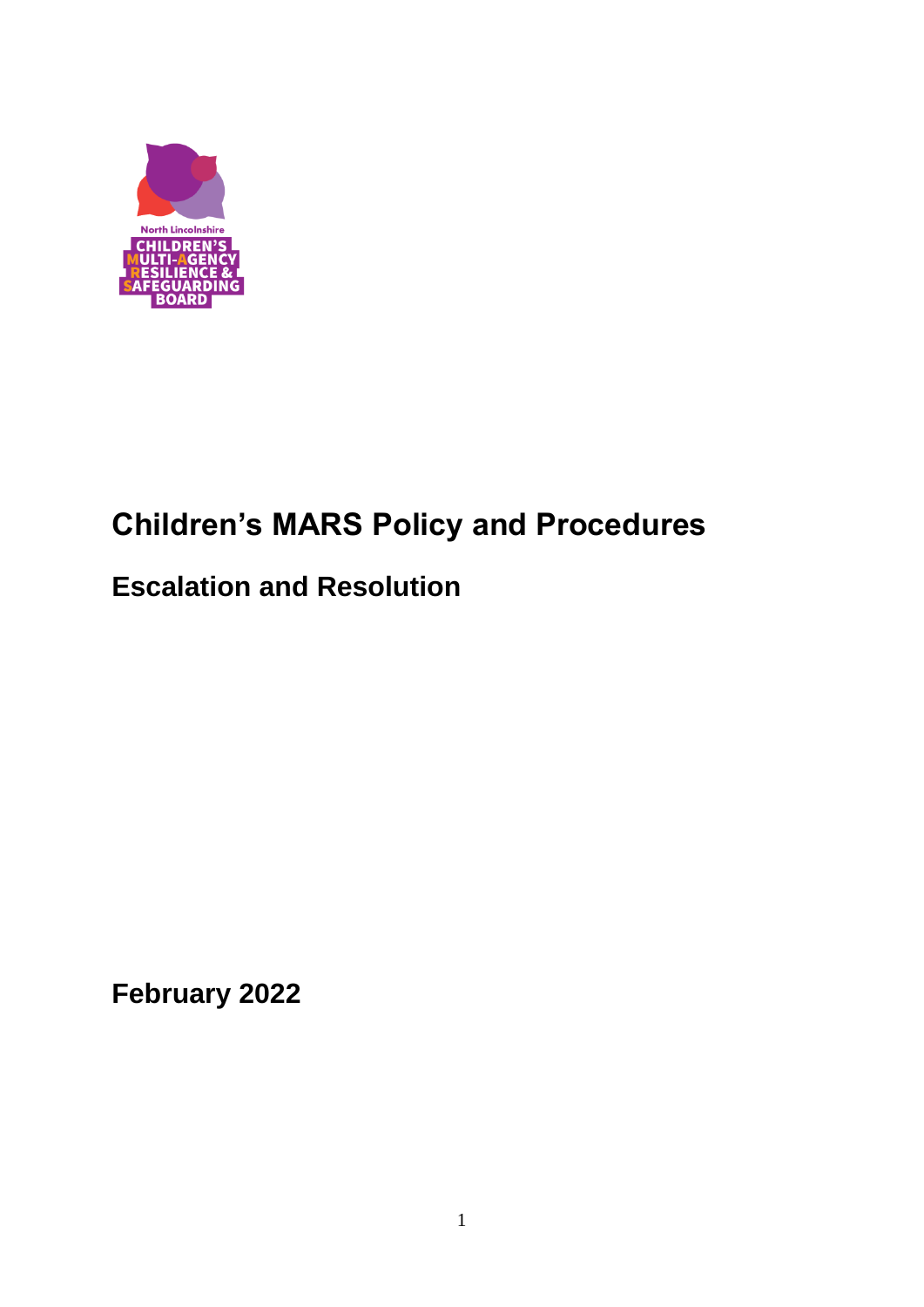## **Contents**

**[Introduction](#page-2-0)** 

[Resolving differences of opinion](#page-3-0) in individual cases

[Differences of opinion about the provision of help or arrangements for](#page-3-1) safeguarding

[Differences of opinion about convening a child protection conference](#page-4-0)

[Differences of opinion arising during a child protection conference](#page-5-0)

[Differences of opinion in relation to cases that may be serious child safeguarding cases](#page-7-0)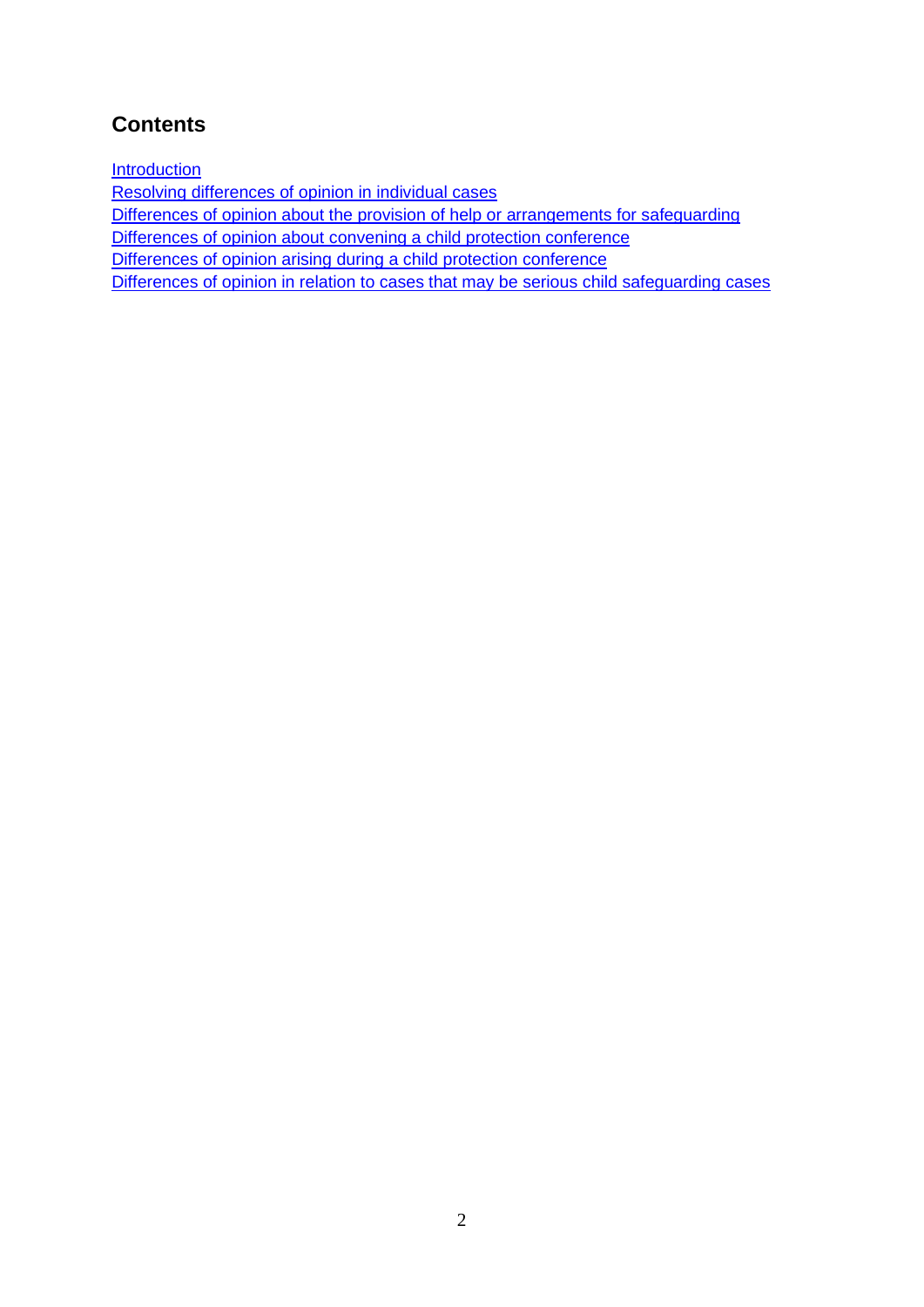## <span id="page-2-0"></span>**Introduction**

This procedure applies to all professionals working with children and families within North Lincolnshire and describes the steps that should be taken to resolve professional differences of opinion about actions taken, or decisions made, in respect of arrangements for helping or protecting children.

This procedure should be applied at all stages of the safeguarding pathway from early identification and the provision of early help to the implementation of statutory child in need or child protection processes. This procedure should also be followed in other specific situations where there are differences of opinion.

All agencies work within different structures and from a variety of perspectives, yet all agencies have a duty to comply with Working Together to Safeguard Children 2018 and to work cooperatively to safeguard and promote the welfare of children.

Transparency, openness and a willingness to understand and respect individual and agency views are core aspects of safe and effective multi agency working.

Safeguarding arrangements apply across the early help and the statutory safeguarding pathway and all agencies should encourage others to meet their responsibilities.

Where a professional/agency believes that another professional/agency is not meeting their responsibilities, or that a child is not being safeguarded, then they have a responsibility for communicating such concerns through these agreed procedures.

At no time must professional disagreement detract from ensuring that a child is safeguarded and the child's welfare and safety must remain paramount throughout.

Should a professional/agency believe that a situation is in need of urgent resolution, it may be appropriate to begin the resolution process at senior manager level rather than working through the other levels of resolution. Should urgent resolution be required, the onus is on the professional/agency invoking the escalation process to contact the relevent person in the other agency by telephone rather than awaiting a response to an email.

There is an onus on the professional/agency who are invoking the escalation process to be minded about how swiftly resolution needs to be agreed framed around meeting the child's needs.

When any professional considers that a child is at risk of significant harm they must ensure that their concerns are escalated on the same working day, using their own agency's safeguarding procedures and following the below Children's Multi Agency Resilience and Safeguarding (MARS) documents:

- One Family Approach Helping Children and Families in North Lincolnshire document [2021-2024](http://www.northlincscmars.co.uk/policies-procedures-and-guidance/)
- [Policy and Procedures on Assessing Need and Providing Help](http://www.northlincscmars.co.uk/policies-procedures-and-guidance/)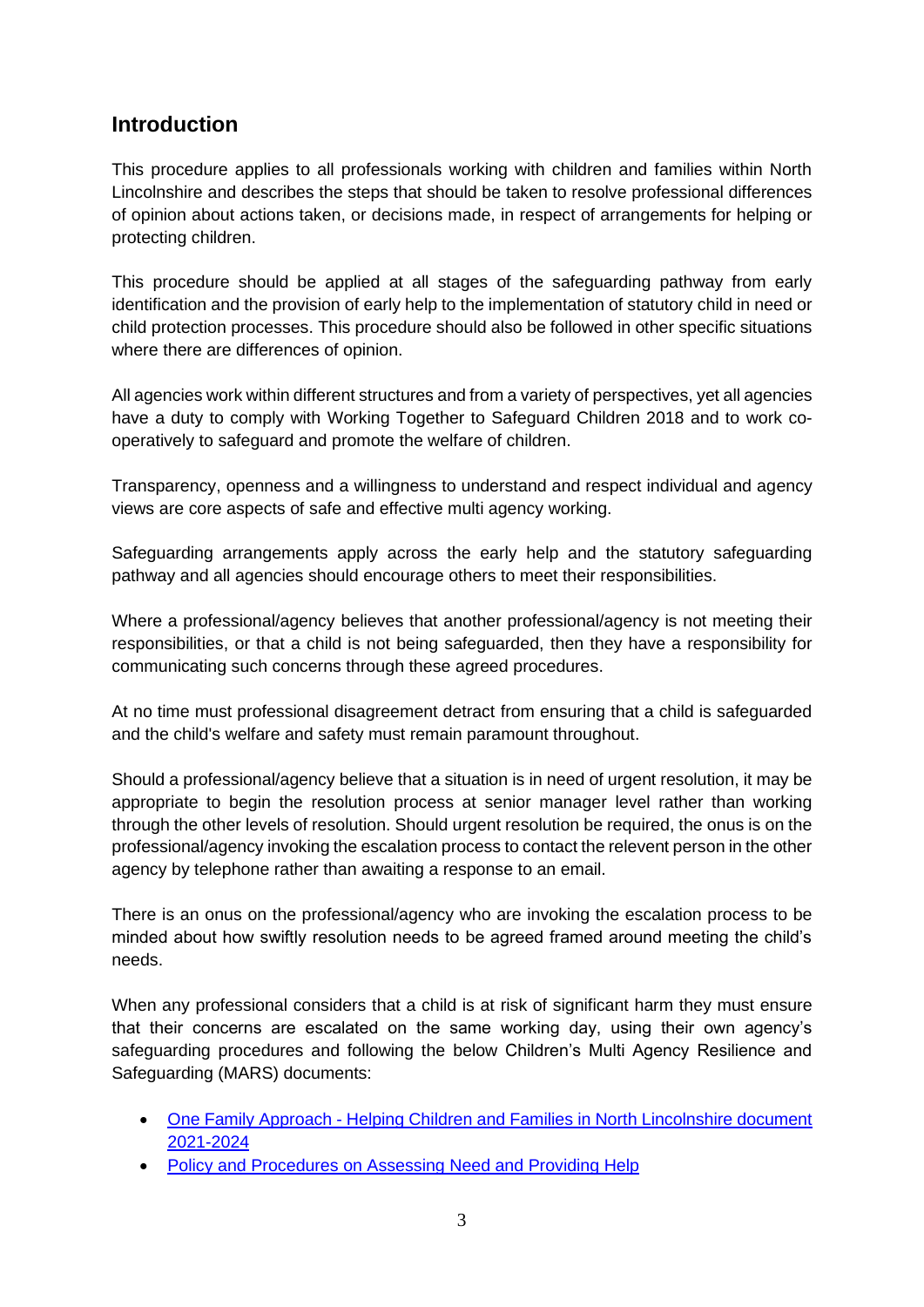## <span id="page-3-0"></span>**Resolving differences of opinion in individual cases**

#### <span id="page-3-1"></span>**Differences of opinion about the provision of help or arrangements for safeguarding**

Where any professional/agency believes that another professional/agency is not meeting their safeguarding responsibilities, and that safeguarding arrangements and procedures are not being appropriately applied, they have a duty to challenge and resolve this using the following staged process.

Differences of opinion may relate to many different situations. For example, during assessment, planning, intervention or reviewing work with children and their family networks or the application of legislation in a particular child's case. There are other situations, and this list is not exhaustive.

There may be situations where the quality and effectiveness of the help and support being provided to a child and their family is at the core of the difference of opinion and there are other mechanisms to address this within the individual agencies and broader partnership arrangements. In such circumstances, a discussion may need to be held between line managers or senior managers.

#### **A. Practitioner to Practitioner**

Initial attempts to reach solutions should be at practitioner/case worker level between agencies. The initial attempts to resolve the difference of opinion should be within a timescale that safeguards the child, prevents things becoming worse, and when needed, protects the child from harm.

The respective workers must identify explicitly what is expected, why they believe that the safeguarding arrangements are not being applied and what needs to be done to ensure that this is achieved.

Both practitioners should ensure that any agreed outcome is clear, that both have the same understanding of the agreed solution and that this is recorded clearly and consistently on each agency's case record.

#### **B. Line Manager to Line Manager**

If unresolved, the concern should be referred straight away by each worker to their respective line manager who in turn is expected to discuss this with their counterpart in the other agency.

Line managers should attempt to resolve the disagreement and ensure that a clear record is kept at all stages by both parties. In particular, this must include written confirmation between the parties about the nature of the disagreement(s) and how any outstanding issues will be pursued.

#### **C. Senior Manager to Senior Manager**

If professional disagreements remain unresolved following discussions between respective managers, then this should be further escalated to senior managers within each organisation.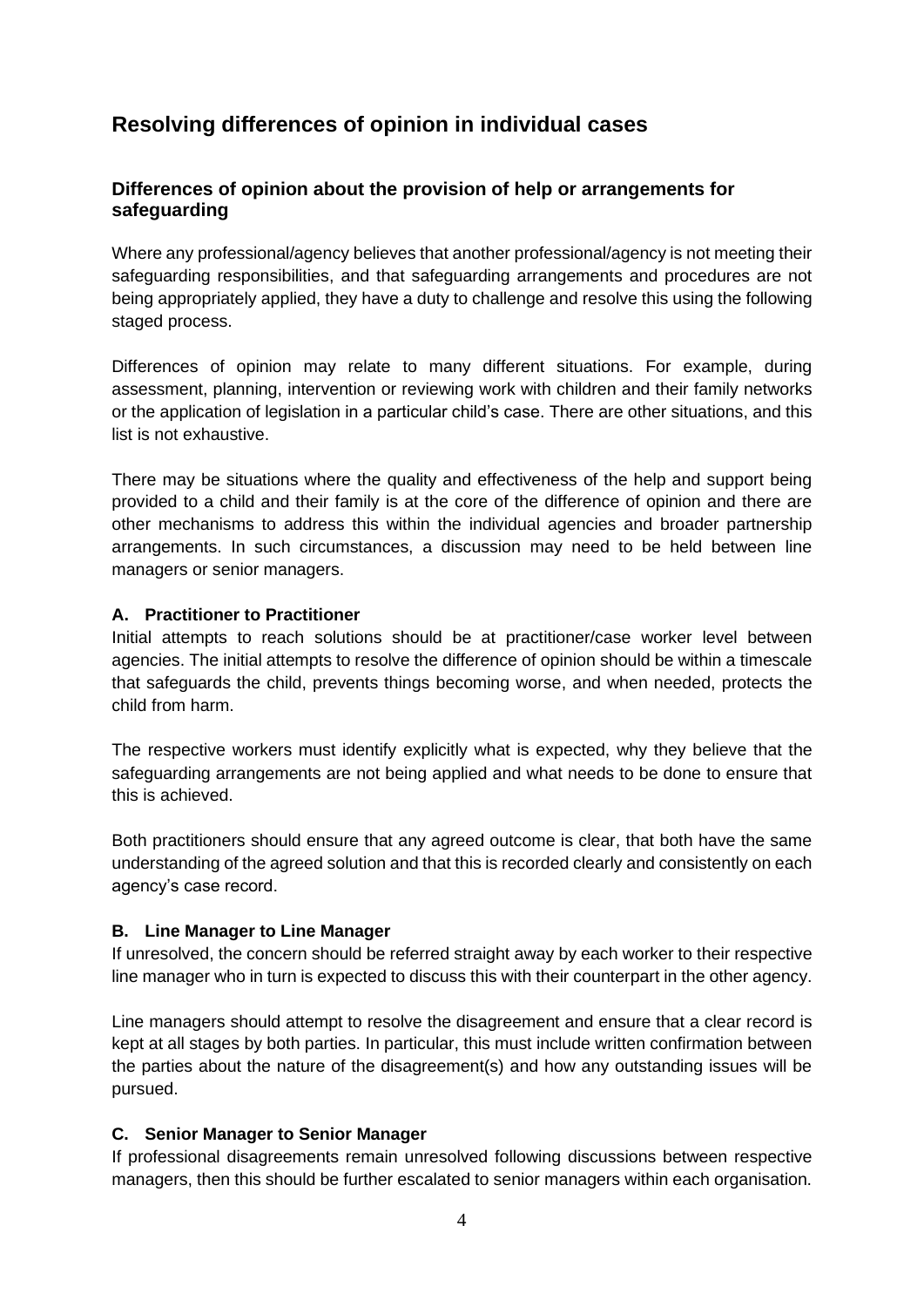They will agree the next steps to be taken to resolve the issues.

#### **D. Multi agency review of the case**

If professional disagreements remain unresolved following discussion at a senior manager level, they will facilitate (or agree who does facilitate within their own agency) a multi agency discussion to review the case with appropriate practitioners / supervisors or managers involved.

The senior managers will agree who will chair the meeting.

A written record will be made of the key areas of discussion, disagreement, agreements and actions. Children's Services and the agency will retain this record on the child's file.

#### **E. Safeguarding Partners and Independent Scrutiny Officer**

In the unlikely scenario that the matter remains unresolved, the senior managers will refer it to the safeguarding partners for their discussion and resolution. An Independent Scrutiny Officer may be requested by the Children's MARS Board / safeguarding partners to facilitate a mediation meeting with the relevant senior managers and practitioners / supervisors or managers involved.

#### <span id="page-4-0"></span>**Differences of opinion about convening a child protection conference**

Following a section 47 enquiry if Children's Services make the decision not to proceed with a child protection conference then other practitioners involved with the child and family have the right to request that Children's Services convene a child protection conference, if they have serious concerns that a child's welfare may not be adequately safeguarded.

The request should be supported by their agency's senior manager / designated safeguarding lead or professional and clearly detail the agency's concerns.

The request should be made in writing to the Service Manager for the Independent Reviewing Service.

#### **A. Service Manager to Service Manager**

The Service Manager from the Independent Reviewing Service will liaise with the senior manager / designated safeguarding lead or professional regarding the request for a child protection conference. At this stage efforts should be made to resolve the difference of opinion about how the case should be managed. This can be achieved through a professional consultation meeting involving the child's social worker / supervisor and manager also the relevant practitioners for the agency who believe that a child protection conference should be held.

A clear record should be kept by both parties about the agreed outcome and how the matter will proceed.

#### **B. Head of Service for Independent Review to Senior Manager**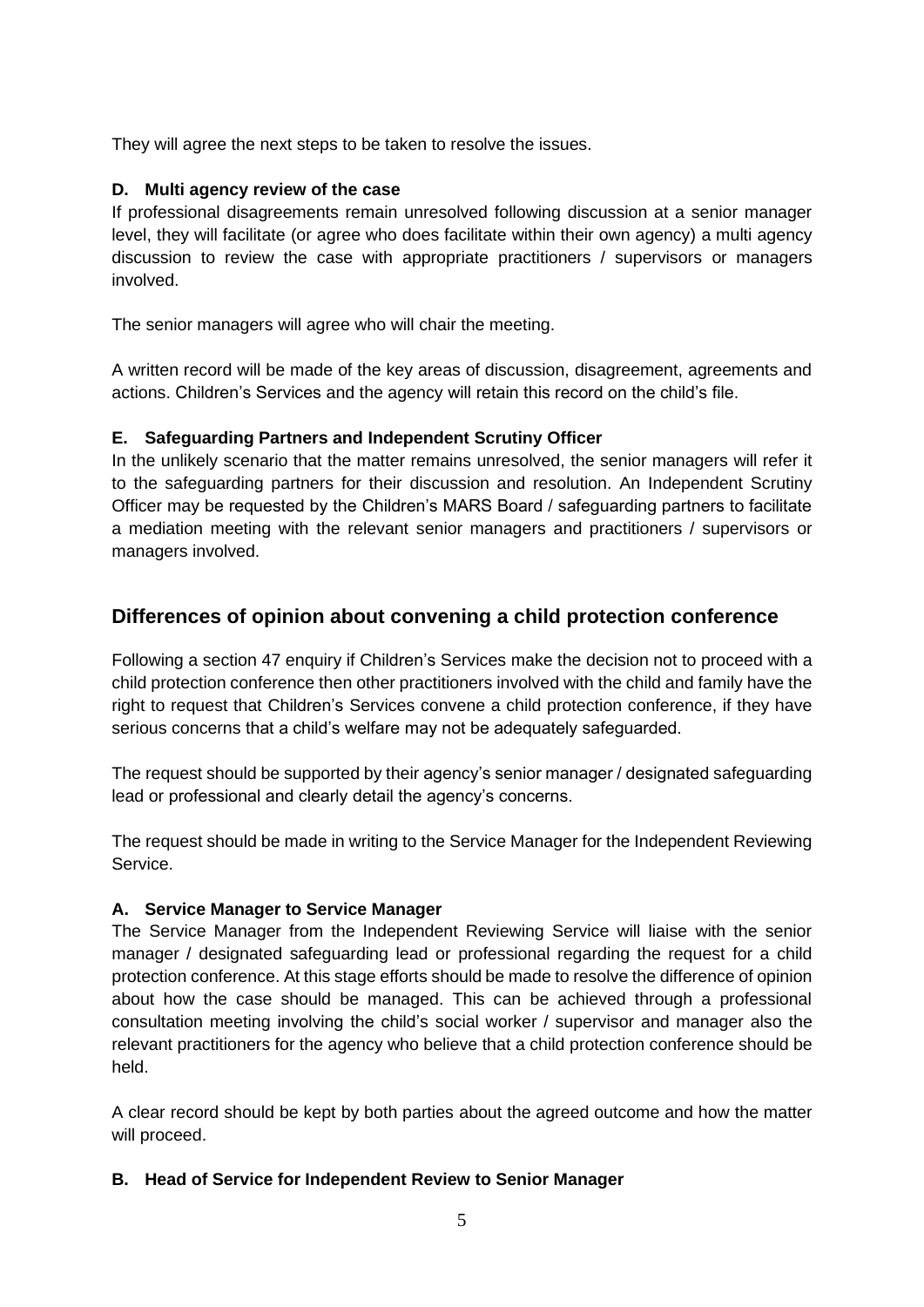If a resolution cannot be agreed the Service Manager for the Independent Reviewing Service will inform the Head of Service for Independent Review who will liaise with the relevant senior manager from the agency.

The Head of Service for Independent Review will agree with the senior manager within the respective agency where the concerns lie and the next steps to be taken to resolve the issues.

#### **C. Multi agency review of the case**

If professional disagreements remain unresolved, the Head of Service for Independent Review and a senior manager from the relevant agency will facilitate a multi agency discussion to review the case with practitioners / supervisors or managers involved.

The senior managers will agree who will chair the meeting.

A written record will be made of the key areas of discussion, disagreement, agreements and actions. Children's Services and the agency will retain this record on the child's file.

#### **D. Safeguarding Partners and Independent Scrutiny Officer**

In the unlikely scenario that the matter remains unresolved, the senior managers will refer it to the safeguarding partners for their discussion and resolution. An Independent Scrutiny Officer may be requested by the Children's MARS Board / safeguarding partners to facilitate a mediation meeting with the relevant senior managers and practitioners / supervisors or managers involved.

#### <span id="page-5-0"></span>**Differences of opinion arising during a child protection conference**

Professionals will send the reports for child protection conferences to the conference chair in a timely manner in order that the chair has time to prepare for the conference**.** This will highlight potential areas of difference to the conference chair. The social worker should also discuss potential differences of opinion with the conference chair in advance of the meeting and the conference chair will record the discussion on the child's records.

#### **Non-unanimous decisions in a child protection conference**

Differences of opinion arising during a child protection conference should, in the first instance, be managed by the conference chair. The main reasons for a difference of opinion will be around the decision of whether or not a child needs a child protection plan or whether a child protection plan should be discontinued or continue. Reasons for dispute must be considered within conference and the decisions reviewed by conference members.

#### **Majority view in a child protection conference**

If within conference there is a majority view then the decision is made on this majority view.

The concerns and reasons of those who have a differing view will be clearly recorded in the full conference record. If the agencies who formed part of the minority view would like to discuss the decision making process and / or their evidence, analysis, professional judgement or have concerns about the safety or welfare of the child then they should refer the matter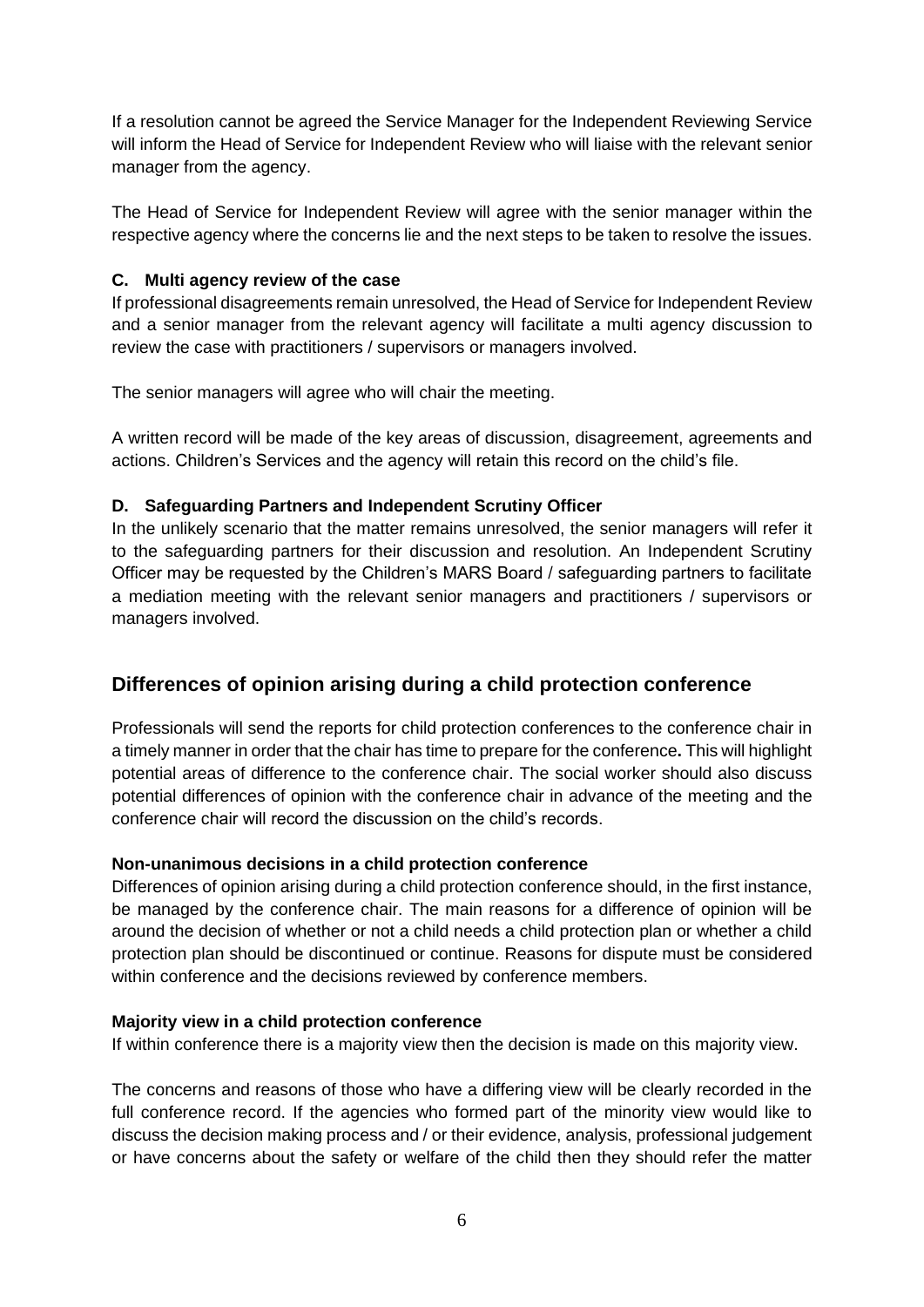straight away to their line manager and for school staff this will be the designated safeguarding lead.

#### **A. Line Manager to Line Manager**

The line manager/designated safeguarding lead or professional is expected to discuss the concern with the Service Manager for the Independent Reviewing Service.

Line managers / designated safeguarding leads or professionals should attempt to resolve the disagreement and ensure that a clear record is kept at all stages by all parties. In particular this must include written confirmation between the parties about the nature of the disagreement(s) and how any outstanding issues will be pursued.

#### **B. Head of Service for Independent Review to Senior Manager**

If professional disagreements remain unresolved following discussions between respective managers then this should be further escalated to senior managers within each organisation.

The Head of Service for Independent Review will agree with the senior manager within the respective organisation or agency where the concerns lie the next steps to be taken to resolve the issues.

#### **C. Multi agency review of the case**

If professional disagreements remain unresolved the Head of Service for Independent Review and the senior officer from the relevant agency will facilitate a multi agency discussion to review the case with practitioners / supervisors or managers involved.

The senior managers will agree who will chair the meeting.

A written record will be made of the key areas of discussion, disagreement, agreements and actions. Children's Services will retain this record on the child's file.

#### **D. Safeguarding Partners and Independent Scrutiny Officer**

In the unlikely scenario that the matter remains unresolved, the senior managers will refer it to the safeguarding partners for their discussion and resolution. An Independent Scrutiny Officer may be requested by the Children's MARS Board / safeguarding partners to facilitate a mediation meeting with the relevant senior managers and practitioners / supervisors or managers involved.

#### **Equally divided view in a child protection conference**

If there is an equally divided view, the conference will be adjourned for a brief period – not exceeding 15 working days in order for the matter to be reassessed.

Staff will inform their line manager and agencies should re-evaluate their evidence, analysis and professional judgement in preparation for the meeting. Line managers can discuss the case with the Service Manager for the Independent Reviewing Service.

Line managers should attempt to resolve any disagreement and ensure that a clear record is kept at all stages by all parties. In particular this must include written confirmation between the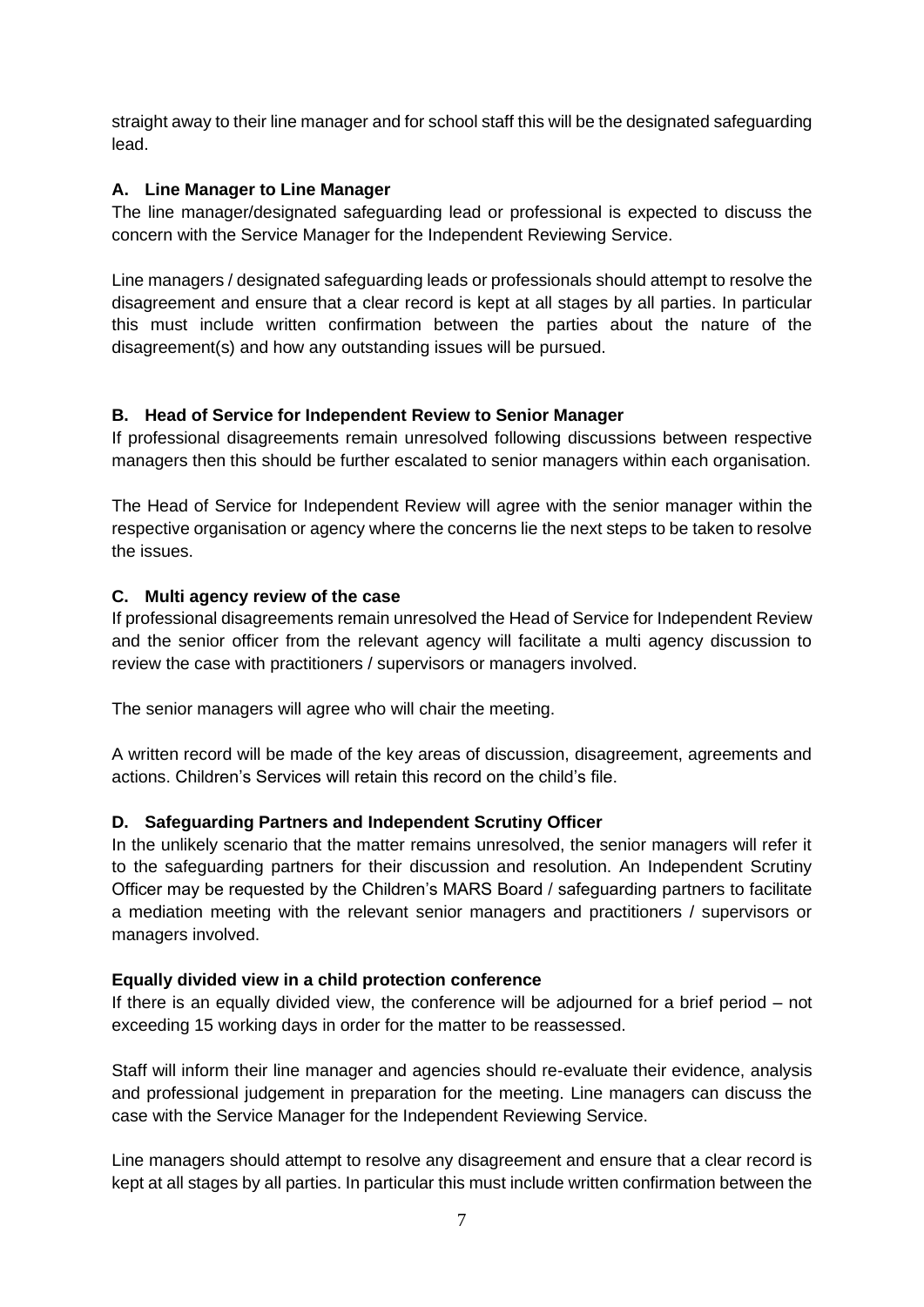parties about the nature of the disagreement(s) and how any outstanding issues will be pursued.

The conference will be reconvened and each agency consulted to reach a consensus.

During this period the child will continue to be subject of a child protection plan. If it was an initial conference where there was an equally divided view the child will be made subject of a child protection plan pending a reconvened meeting to reach a consensus.

#### **A. Head of Independent Review to Senior Manager**

If the reconvened conference cannot reach a unanimous or majority view then the child will continue to be the subject of a child protection plan. The issue will be passed to the Head of Service for Independent Review for further consideration alongside senior managers within the respective organisations or agencies where the concerns lie.

#### **B. Multi agency review of the case**

If professional disagreements remain unresolved, the Head of Service for Independent Review and a senior manager from the relevant agency will facilitate a multi agency discussion to review the case with practitioners / supervisors or managers involved.

The senior managers will agree who will chair the meeting.

A written record will be made of the key areas of discussion, disagreement, agreements and actions. Children's Services will retain this record on the child's file.

#### **C. Safeguarding Partners and Independent Scrutiny Officer**

In the unlikely scenario that the matter remains unresolved, the senior managers will refer it to the safeguarding partners for their discussion and resolution. An Independent Scrutiny Officer may be requested by the Children's MARS Board / safeguarding partners to facilitate a mediation meeting with the relevant senior managers and practitioners / supervisors or managers involved.

## <span id="page-7-0"></span>**Differences of opinion in relation to cases that may be serious child safeguarding cases**

Should there be any differences of opinion about:

- whether a case meets the criteria of a serious child safeguarding case
- whether a child safeguarding practice review should be undertaken or
- any part of the process

The organisation's representative(s), who holds the difference of opinion, will liaise with the safeguarding partner's representatives and the Children's MARS team in relation to this issue.

#### **A. Safeguarding Partner's Representative**

The safeguarding partner's representatives are the Designated Nurse (North Lincolnshire Clinical Commissioning Group), Service Lead for Social Work and Principal Social Worker